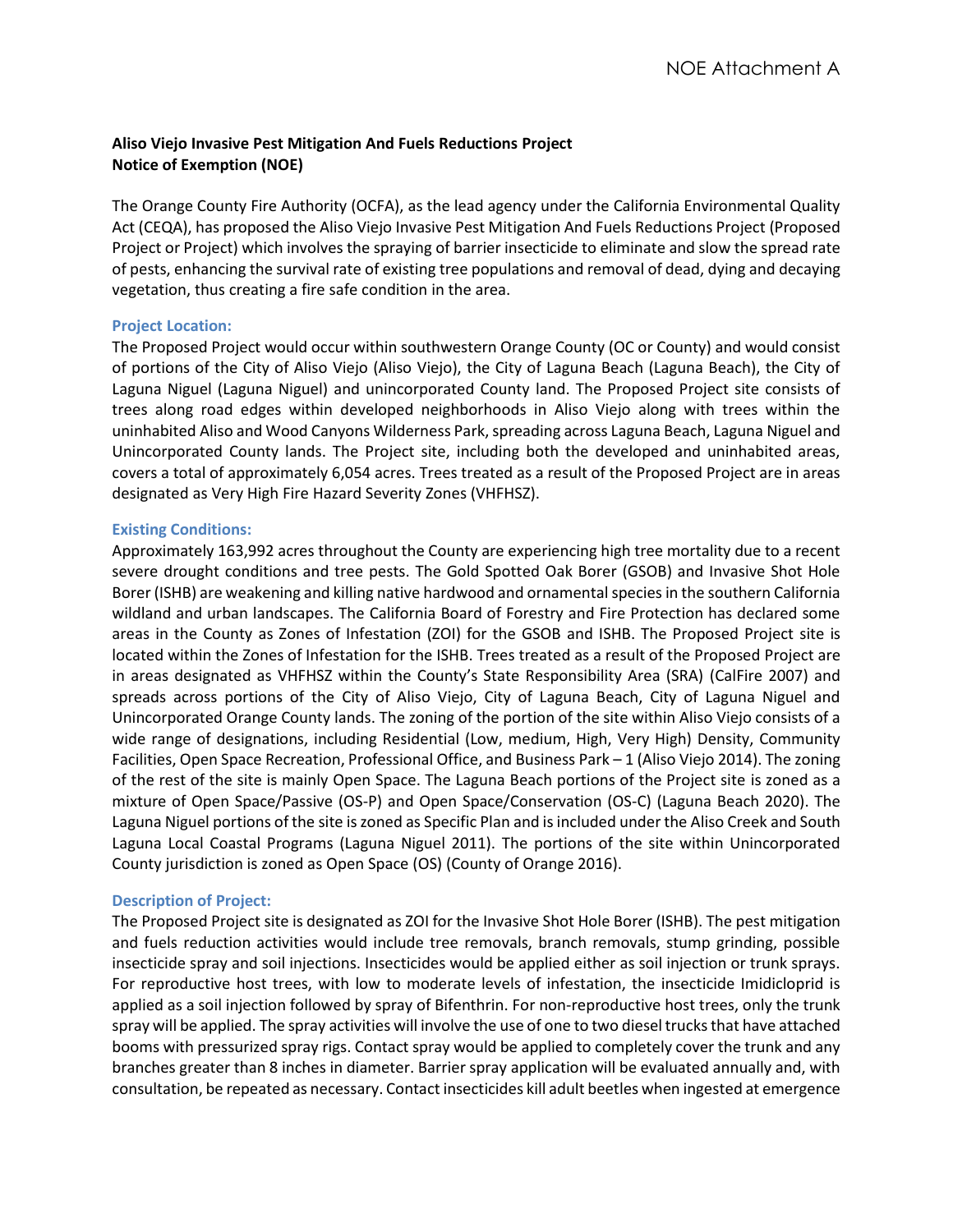and also kill eggs laid on the bark surface. These sprays will not control larvae feeding in the tree but are effective at killing adult beetles as they directly contact the insecticide on the bark surface.

The insecticide products would be applied by a registered pesticide applicator (Qualified Applicator Certificate or License) licensed for Forestry (Category E). IRC staff, as well as qualified contractors, have a Category E certification and the associated Operator IDs with the County Agricultural Commissioner to apply restricted chemicals. All pesticide applications would strictly follow label and label supplement specifications, and all pesticide use would be reported to the landowner and the Orange County Agricultural Commissioner at the end of each application month.

## **Applicability of Exempt Status:**

The proposed activity is a project subject to CEQA. However, it is exempt from further environmental review under the following CEQA categorical exemption classes:

### Minor Alterations to Land (Class 4)

Class 4 consists of minor public or private alterations in the condition of land, water, and/or vegetation which do not involve removal of healthy, mature, scenic trees except for forestry or agricultural purposes (CEQA Guidelines §15304(a)).

### Actions By Regulatory Agencies For Protection Of Natural Resources (Class 7)

Class 7 consists of actions taken by regulatory agencies as authorized by state law or local ordinance to assure the maintenance, restoration, or enhancement of a natural resource where the regulatory process involves procedures for protection of the environment. Examples include but are not limited to wildlife preservation activities of the State Department of Fish and Game. Construction activities are not included in this exemption (CEQA Guidelines §15307).

## Actions By Regulatory Agencies For Protection Of The Environment (Class 8)

Class 8 consists of actions taken by regulatory agencies, as authorized by state or local ordinance, to assure the maintenance, restoration, enhancement, or protection of the environment where the regulatory process involves procedures for protection of the environment. Construction activities and relaxation of standards allowing environmental degradation are not included in this exemption (CEQA Guidelines §15308).

## **Exceptions to Use of a Categorical Exemption (CEQA Guidelines Section 15300.2):**

The proposed activity is a project subject to CEQA. However, it is exempt from further environmental review under the following CEQA categorical exemption classes:

**(a) Location.** The Proposed Project would occur within southwestern Orange County and would consist of portions of the City of Aliso Viejo, the City of Laguna Beach, the City of Laguna Niguel, and unincorporated County land. The Project site, from a review of federal and state standard and supplemental hazardous site databases, is not assumed to be within a hazardous area. A review of biological records of reported occurrences of federal- or state-listed endangered or threatened species, California Species of Concern (SSC), or otherwise sensitive species or habitats, and critical habitat that may occur within or in the immediate vicinity of the Proposed Project site, revealed the presence of thirty-seven rare and listed plant, twenty-nine rare and sensitive wildlife species, and critical habitat for thread-leaved brodiaea, upstream of the confluence with Wood Canyon Creek. However, the Proposed Project activities would comply with all parameters for operational constraints and employ best management practices to avoid impacts to any biological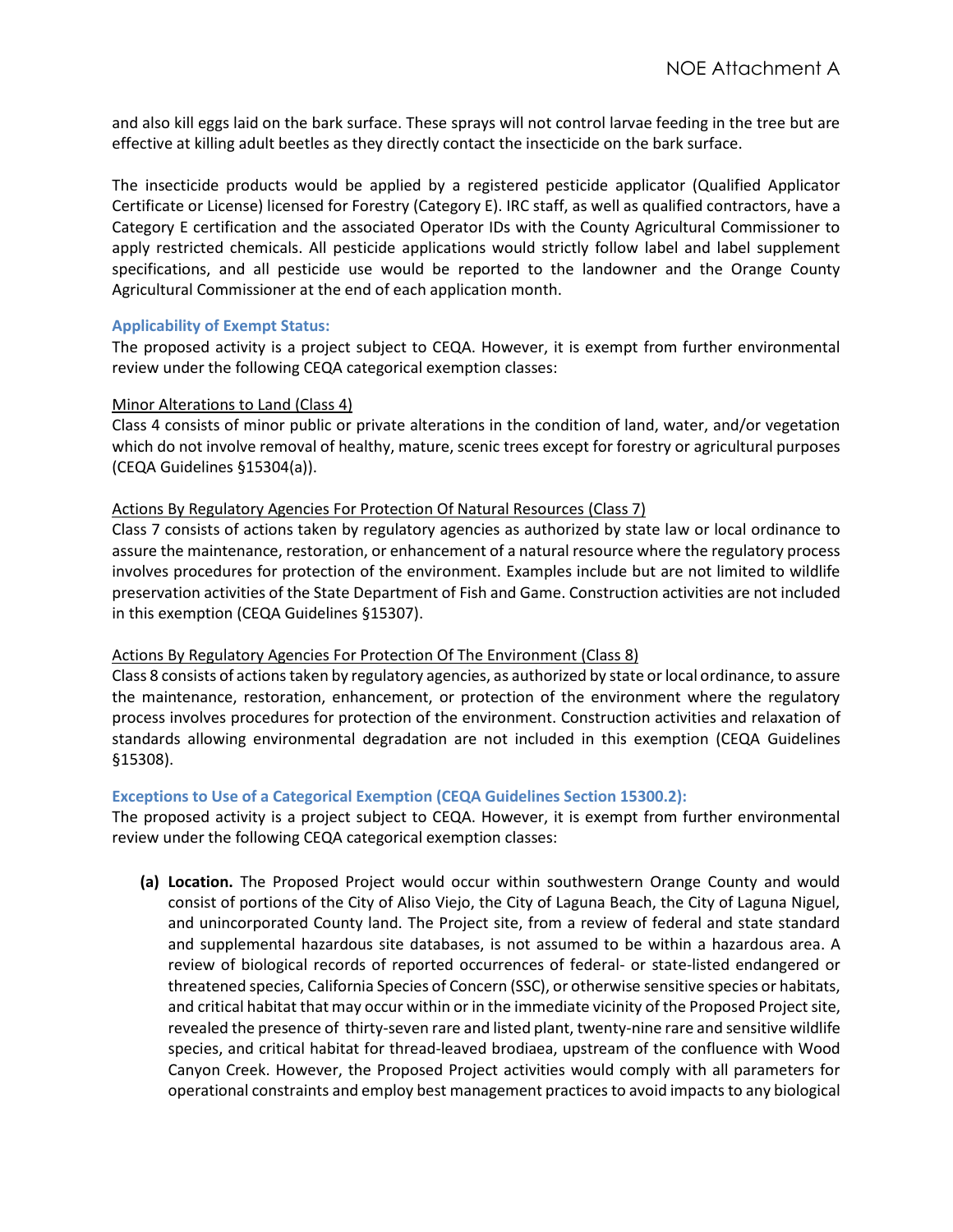resources or associated habitats. Minor ground disturbance would occur during the Project activities but would not result in any significant erosion or sedimentation of creeks or long-term impacts. The Proposed Project would not impact environmentally sensitive areas or an environmental resource of hazardous or critical concern. This exception does not apply to the Proposed Project.

- **(b) Cumulative Impact.** As further discussed below under (c) Significant Effects, the Proposed Project would not have a significant effect on the environment, including those due to unusual circumstances. The potential for cumulative impacts occurs when the independent impacts of the Proposed Project are combined with the impact of related projects in proximity to the Project such that impacts occur that are greater than the impacts of the Project alone. As discussed above, it has been determined that the Project would have no impact, or impacts would be less than significant, with respect to the environmental issues. Where the Project would have no impact or a less than significant impact, it would not contribute to cumulative impacts. The Project is only for maintenance activities and not growth-inducing; thus, it would not contribute to the cumulative effects of population growth. This exception does not apply to the Proposed Project.
- **(c) Significant Effect.** The Proposed Project involves the spraying of insecticide, using up to two large diesel trucks with attached pressurized rigs, on beetle-infested trees in the designated Project area. As a part of Project activities, removal of trees or branches might be required, including felling, limbing, bucking, chipping or stump grinding of infested trees. As a result of the Project activities, as analyzed in the Initial Study, the Project would have no impacts, or less than significant impacts, with respect to the environmental issues. In some cases, the Project activities would be beneficial to improve the visual quality, access and safety in the site and its surroundings. None of the impacts on the environment, due to the implementation of the Project, will be significant or will require mitigation measures. Therefore, this exception does not apply to the Proposed Project.
- **(d) Scenic Highways.** The Proposed Project activities would result in the treatment and subsequent removal of beetle-infested vegetation in the Project site and would not directly or indirectly affect an officially designated scenic highway or scenic resources near a scenic highway. Therefore, this exception does not apply to the Project.
- **(e) Hazardous Waste Sites.** The Proposed Project site has not been identified as a hazardous waste site pursuant to Section 65962.5 of the Government Code. Therefore, this exception does not apply to this Project.
- **(f) Historical Resources.** The Proposed Project activities comprise of spraying of barrier insecticide and limited mechanized removal of beetle-infested trees, based on their types, as assessed by an OCFA hand crew or a qualified contractor. Subsequent fuel reduction and maintenance activities might require limited mechanized removal of dead and decaying trees. The Proposed Project is located in a forested portion of Aliso Viejo and will not include any construction or modification of buildings or structures of historical significance. Thus, this exception does not apply to the Project.

#### **References:**

CalFire